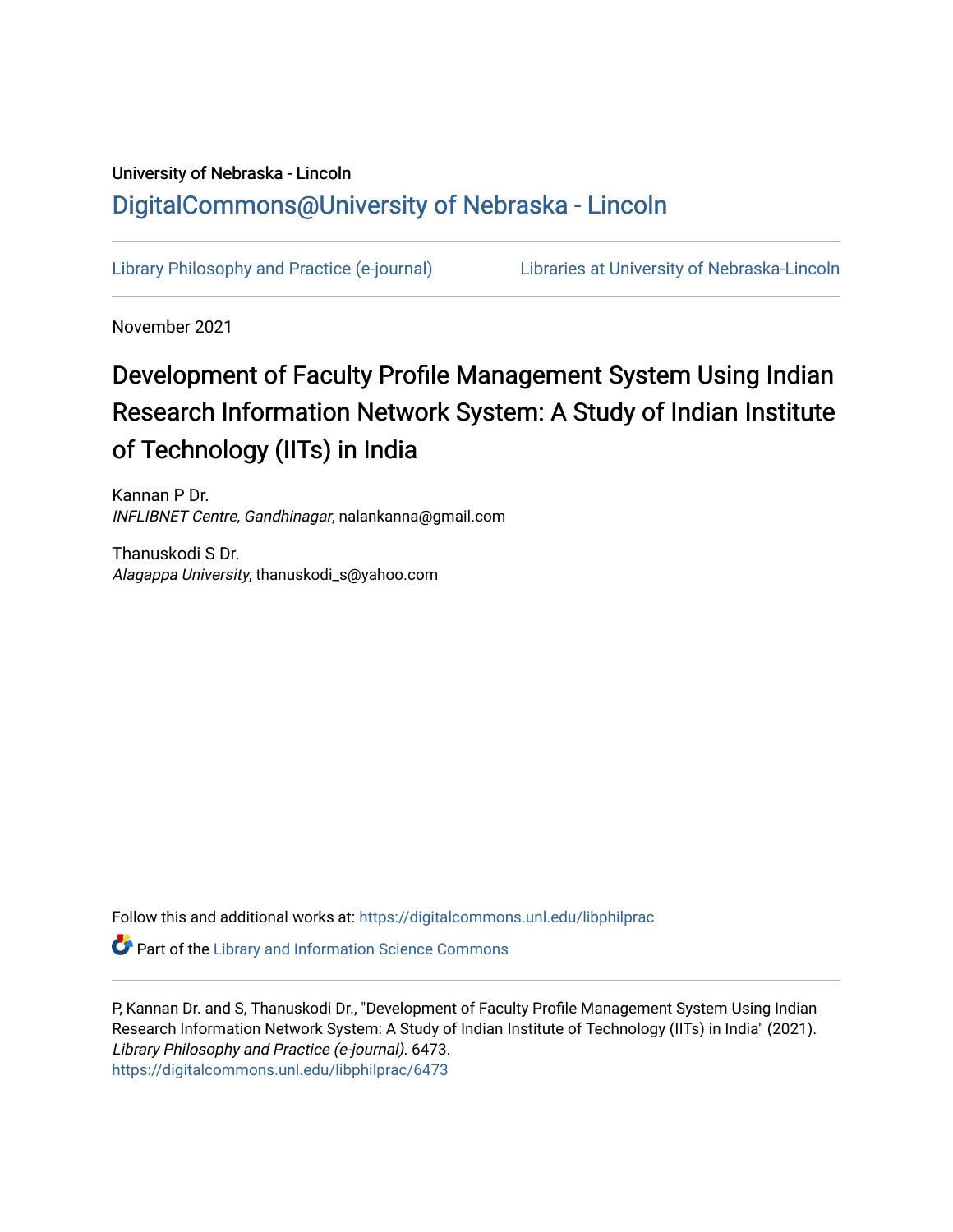# **Development of Faculty Profile Management System Using Indian Research Information Network System: A Study of Indian Institute of Technology (IITs) in India**

**P. Kannan<sup>1</sup> and S. Thanuskodi<sup>2</sup>**

 ${}^{1}$ Scientist – E (LS), INFLIBNET Centre, Gandhinagar, Gujarat, India.

<sup>2</sup>Professor & Head, Dept of Library and Information Science, Alagappa University, India *(Corresponding author: S.Thanuskodi, Email:*[thanuskodi\\_s@yahoo.com](mailto:thanuskodi_s@yahoo.com)*)*

#### **Abstract**

Academic institutes and R&D organizations collect, curate, organize research-related activities from various diverse sources. The Faculty Profile System or Research Information Management System plays a crucial role in academic institutions organizing scholarly communication data. The research related metadata collected through the Faculty Profile System could be used for various purposes, including research assessment of faculty and department, decision making on allocating funding, ranking of the institute, etc. The study aims to develop a faculty profile management system using the Indian Research Information Network System (IRINS) for seven IITs and analyze the faculty members' research contributions through bibliometric indicators. The study attempted to analyze seven IITs' research performance is based on the publication and citation for the period 2010-2019.

**Keywords:** Indian Research Information Network System (IRINS), Publication, Citation, hindex, Indian Institute of Technology (IITs), Altmetric, Authorship Pattern, Collaboration Pattern.

#### **1. Introduction**

.

The research output and activities of the Institutes or individuals need to be archived with a matured architecture adhering to International Standards. Institute-level research activities, if organized adequately, as a nation could save huge money and effort. At an international level, non-profit organizations such as Consortia Advancing Standards in Research Administration Information (CASARI) and Open Researcher & Contributor ID (ORCID) are continuously making the research data interoperable and reusable. The Research Excellence Framework (REF) of the UK, Excellence in Research Australia (ERA) of Australia and National Institutional Ranking Framework (NIRF) in India are the national level agencies to assess the performance of the academic institutions in the respective country with various performance indicators. Performance-Based Research Fund (PBRF) is the new framework initiated in 2014 by New Zealand to provide funding assistance to higher education institutions.

#### **3. Statement of the Problem**

Setting up a Research Information Management System (RIM) or Faculty Profile Management System (FPMS) is becoming a vital part of academic institutions as the scholarly communication ecosystem becomes more competitive, multi-faceted and globalized. Simultaneously, academic institutes are looking forward to identifying strengths, showcase engagement, and measuring the research output's influence (Bryant et al., 2017). The revolutionary information technology made it possible to retrieve bibliographic information from various sources and analyze the research's impact through various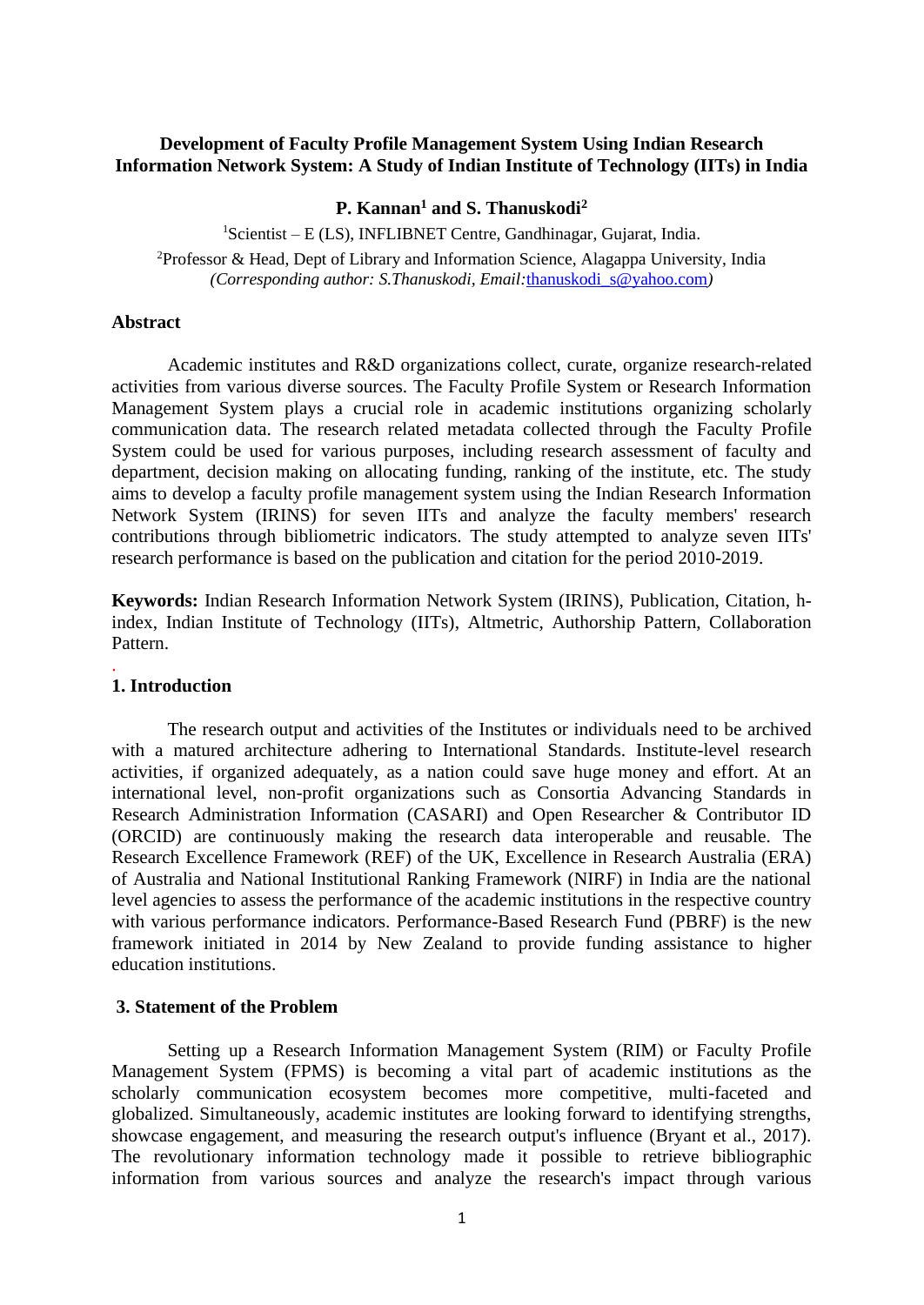bibliometric indicators such as annual growth rate of publications, citations, average citations, h-index, i-10 index, collaboration pattern, etc. In the present study, "Development of Faculty Profile Management System using IRINS for the analysis of Research Performance in the field of Science and Technology," the researcher intended to develop the faculty profile management system using IRINS for the selected IITs and analyze the performance of the IITs through various bibliometric parameters.

#### **4. Indian Research Information Network System (IRINS)**

The Indian Research Information Network System (IRINS) is a Current Research Information System initiated under the leadership of Mr. Kannan, Scientist C at the Information and Library Network Centre (INFLIBNET), Gandhinagar, in September 2017 Palavesam et al., (2019); Shankar Kimidi & Palavesam, (2020); de Castro et al., (2020). In 2018, the IRINS project received financial support within the National Mission on Education through ICT (NMEICT) for its implementation at higher education institutions in India. IRINS has been subsequently executed as a collaborative project by the INFLIBNET Centre, Gandhinagar and the Central University of Punjab, Bathinda. IRINS facilitates organizations to accumulate scholarly communication activities such as faculty members, affiliation, education, research projects, accomplishments, achievements, research articles and patents. IRINS supports the organization to integrate internal data sources such as HR system, institutional repository, and external system such as citation databases, academic identities, publishers Websites, national and international preprint archives, etc. (*IRINS*, 2021).

#### **5. Review of Literature**

Gangan Prathap (2014) has discussed the performance of educational institutes from India, which are research-intensive. For the longitudinal performance analysis of quality and quantity from 2003 to 2011, datasets from 2013, SIR world reports are used. Hasan & Singh (2015) attempted to evaluate the top five IITs based on publications indexed in Web of Science in five years, i.e., from 2009-2013.

Hadimani et al., (2015) has done a bibliographic analysis of scholarly outputs from the Indian Institute of Science Education and Research, Thiruvananthapuram, for 2008-2013. Bid (2016) has performed a scientometric study on the research outputs of IIT Kharagpur during the period 2000 to 2015 from the Scopus database. This article attempted to analyze the growth in the development of research activities of IIT Kharagpur. Gupta, (2002) has done a scientometric analysis of the Indian Institute of Technology, Kharagpur for 1994-98. The analysis has used departments from the institute, which have at least 25% of their publications indexed in SCI.

Wani & Majeed, (2013) has attempted to gauge the scholarly outputs of IIT Delhi, one of the leading engineering and technological institutes from India. Carr-Wiggin et al., (2019) states that the Current Research Information System (CRIS) is being adopted in Canada faster. Product choices and practices vary across the institutes based on usage. Implementing CRIS at the institute level has various benefits like showcasing research performance, increasing the impact of research, etc. Nishy et al., (2012) has done a trajectory analysis of the *iCX* (Impact-citations-exergy) of the leading research institutes in India. Exergy is derived from the standard research indicator like publication count, citations and their impact. The exergy indicator  $(X)$  is a multiplicative product of the researcher's group's quality and quantity.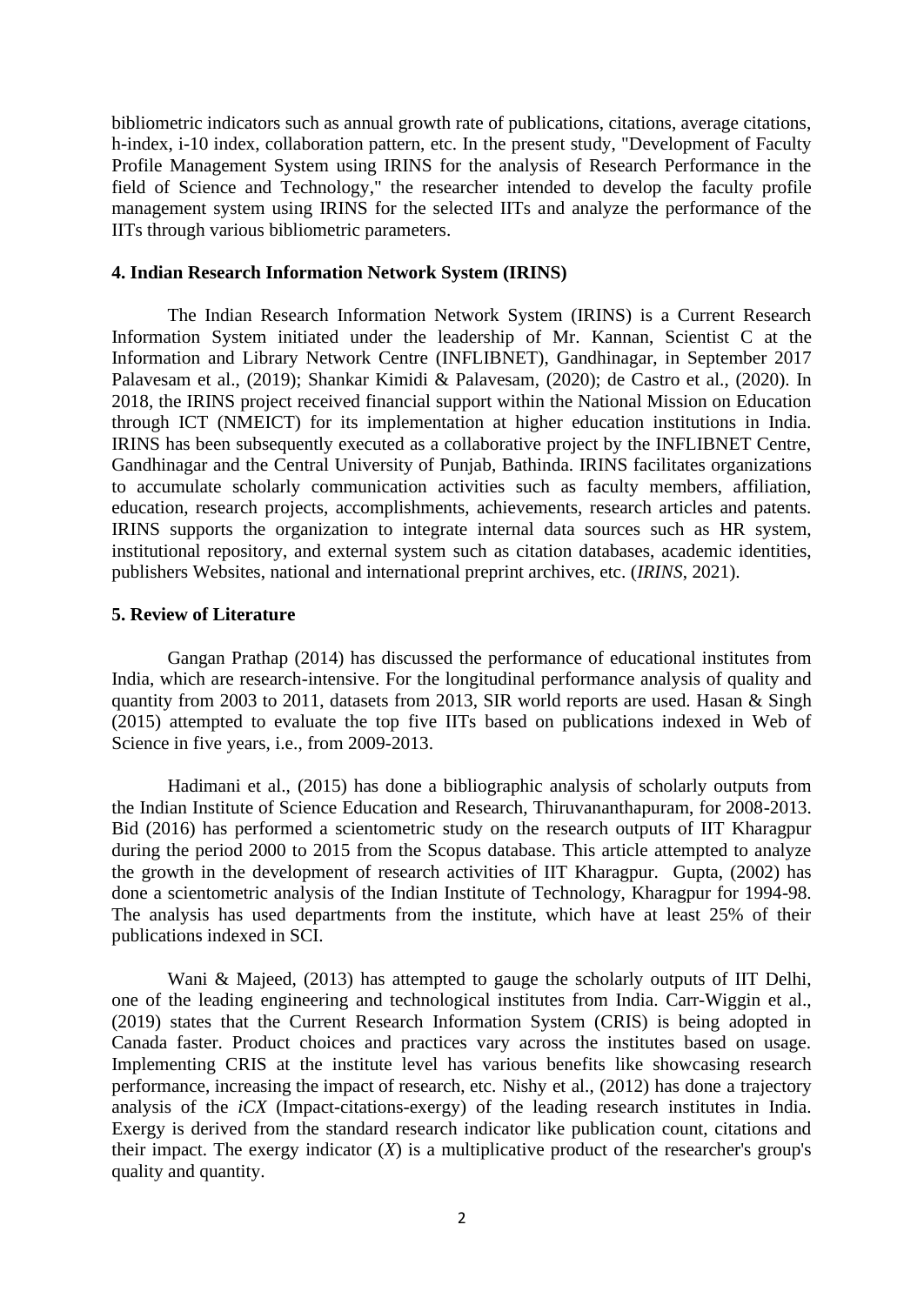# **6. Objective of the study**

This research investigates the existing faculty profile management system or research information management system and its limitations. Develop and provide faculty information systems as a service to the selected IITs. Evaluate and retrieve suitable data sources for the research-related activities; find out a data retrieval mechanism from various sources. Find a mechanism to use the scholarly communication data effectively to assess the research performance of seven IITs. Prepare detailed data analysis through various bibliometric methods. We will achieve this aim by addressing the following objectives:

- ➢ To identify the most mentioned papers based on the Altmetric Score;
- $\triangleright$  To analyze the publications and their share in positively impacted journal
- $\triangleright$  To study the collaboration pattern of the faculty members in institutional, national and international collaboration;
- $\triangleright$  To identify the top 25 country collaboration, its share and its impact.
- ➢ To analyze seven IITs' performance rank based on H-Index, Energy Indicator, I-UGR Ranking Indicator, Altmetric Mentions.

# **7. Methodology**

This study aims to demonstrate the publication growth of seven IITs for 2010-2019 quantitatively. This section of the chapter discusses data source, bibliometric and scientometric indicators, statistical tools and other formulas used to compare the research data and analysis. Indian Research Information Network System (IRINS) is an open-source Research Information Management (RIM) system / Faculty Profile System developed by the Information and Library Network Centre under National Mission on Education through ICT. The system interconnected more than 5000 faculty members across the country and accumulated 9.17 lakhs of publication metadata through various sources (IRINS, 2021). For this study, 94805 papers of current faculty members of seven IITs were extracted from the database for the period 2010-2019.

# **8. Data Analysis and Interpretation**

This section presents the analysis and interpretation of 94,805 papers retrieved from the Indian Research Information Network System (IRINS) for the period 2010-2019 of seven IITs. The data has been analyzed quantitatively using various scientometrics, bibliometrics indicators and other statistical techniques. The data analysis and interpretations are presented in the following major categories, including Growth of Publication, Citation Metrics, Author Productivity, Journal Metrics, Altmetric Analysis, Collaboration Network and Ranking of Institute.

# **8.1 Publication Output, Share and Annual Growth**

| Table 1. Publication output share and average annual growth rate of seven IITs |  |  |  |
|--------------------------------------------------------------------------------|--|--|--|
|                                                                                |  |  |  |

| <b>Name of Institute</b> | <b>Faculty</b><br><b>Members</b> | <b>Publications</b> | Average<br>number of<br>per faculty | <b>Share of</b> | Average<br>annual<br>  publications   publication   growth rate  <br>2011-2019 |
|--------------------------|----------------------------------|---------------------|-------------------------------------|-----------------|--------------------------------------------------------------------------------|
| Seven IIT <sub>s</sub>   | 3868                             | 94805               | 24.51                               | 100.00          | 10.05                                                                          |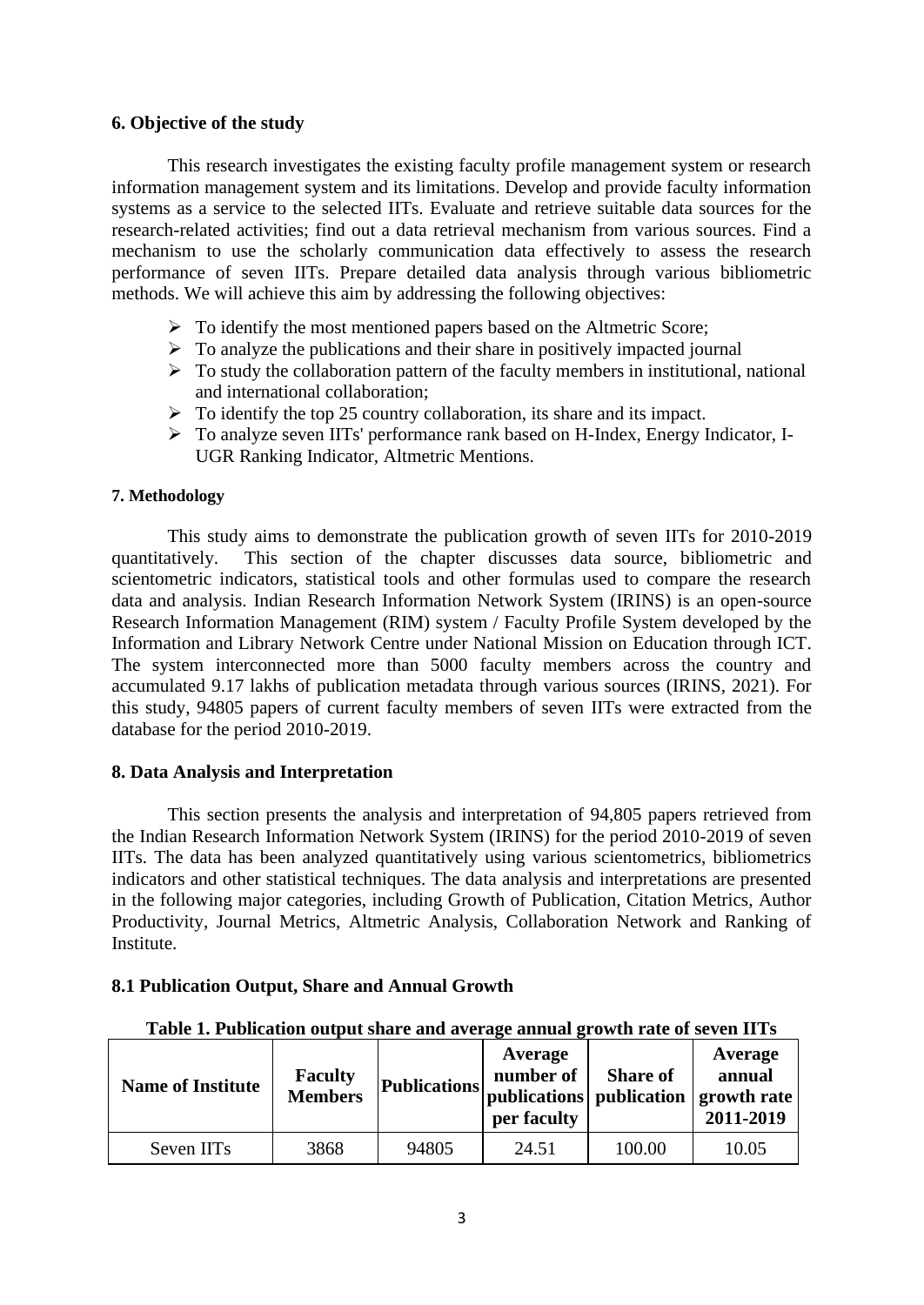| <b>IIT Kharagpur</b> | 678 | 16676 | 24.60 | 17.59 | 7.66  |
|----------------------|-----|-------|-------|-------|-------|
| <b>IIT Bombay</b>    | 692 | 16986 | 24.55 | 17.92 | 10.38 |
| <b>IIT Madras</b>    | 617 | 16505 | 26.75 | 17.41 | 10.19 |
| <b>IIT Kanpur</b>    | 451 | 11240 | 24.92 | 11.86 | 10.49 |
| <b>IIT</b> Delhi     | 574 | 16078 | 28.01 | 16.96 | 10.11 |
| <b>IIT</b> Guwahati  | 407 | 10866 | 26.70 | 11.46 | 14.76 |
| <b>IIT Roorkee</b>   | 449 | 10977 | 24.45 | 11.58 | 10.69 |

The data gives information regarding the allocation of data of seven IIT's for a decade. Regarding the number of faculties, we see that IIT Bombay (Indian Institute of Technology Bombay) has the greatest number of faculties (692), whereas IIT Guwahati (Indian Institute of Technology Guwahati) has the least number of faculties, around 407. There is a similar pattern in the number of Publication count; it is inversely proportional to the number of faculties. More the number of faculties more is the number of publications. But where as in the Average number of publications per faculty, the trend varies. IIT Kharagpur, Bombay, Kanpur, Roorkee and IIT Madras, Guwahati is roughly stable, fluctuating around 24.50 and 26.70. In IIT Delhi, however, the average number of publications per faculty is 28.01.

| Table 2: Publications, Altmetric Mentions and their Share |              |                               |                     |                          |                           |                                                          |  |  |
|-----------------------------------------------------------|--------------|-------------------------------|---------------------|--------------------------|---------------------------|----------------------------------------------------------|--|--|
| Name of institute                                         | Publications | with mentions<br>Publications | <b>All Mentions</b> | per<br>Mentions<br>paper | Real Mention<br>per Paper | seven<br>ð<br>mention<br>Share<br>$\mathbf{H}$<br>within |  |  |
| Seven IIT                                                 | 94805        | 13448                         | 642087              | 6.77                     | 47.75                     | 100%                                                     |  |  |
| <b>IIT Kharagpur</b>                                      | 16,676       | 2,143                         | 106,873             | 6.41                     | 49.87                     | 16.64%                                                   |  |  |
| <b>IIT Bombay</b>                                         | 16,986       | 2,882                         | 148,206             | 8.73                     | 51.42                     | 23.08%                                                   |  |  |
| <b>IIT Madras</b>                                         | 16,505       | 2,529                         | 110,222             | 6.68                     | 43.58                     | 17.17%                                                   |  |  |
| <b>IIT Kanpur</b>                                         | 11,240       | 1,855                         | 77,255              | 6.87                     | 41.65                     | 12.03%                                                   |  |  |
| <b>IIT</b> Delhi                                          | 16,078       | 1,964                         | 117,604             | 7.31                     | 59.88                     | 18.32%                                                   |  |  |
| <b>IIT Guwahati</b>                                       | 10,866       | 1,952                         | 77,339              | 7.12                     | 39.62                     | 12.04%                                                   |  |  |
| <b>IIT Roorkee</b>                                        | 10,977       | 1,031                         | 48,234              | 4.39                     | 46.78                     | 7.51%                                                    |  |  |

#### **8.2 Altmetric Analysis**

**Table 2: Publications, Altmetric Mentions and their Share**

The table shows the study of publications and altmetric mention in seven IITs from 2010-2019. Although the number of publications with mentions was relative to the total no of publications in seven IITs, IITR (1,031) fell short to IITG (1,952), which had the lowest publications (10,866). IITR also had the least number of mentions (48234) when compared to other IITs whose mentions were in accordance with the number of publications. For instance,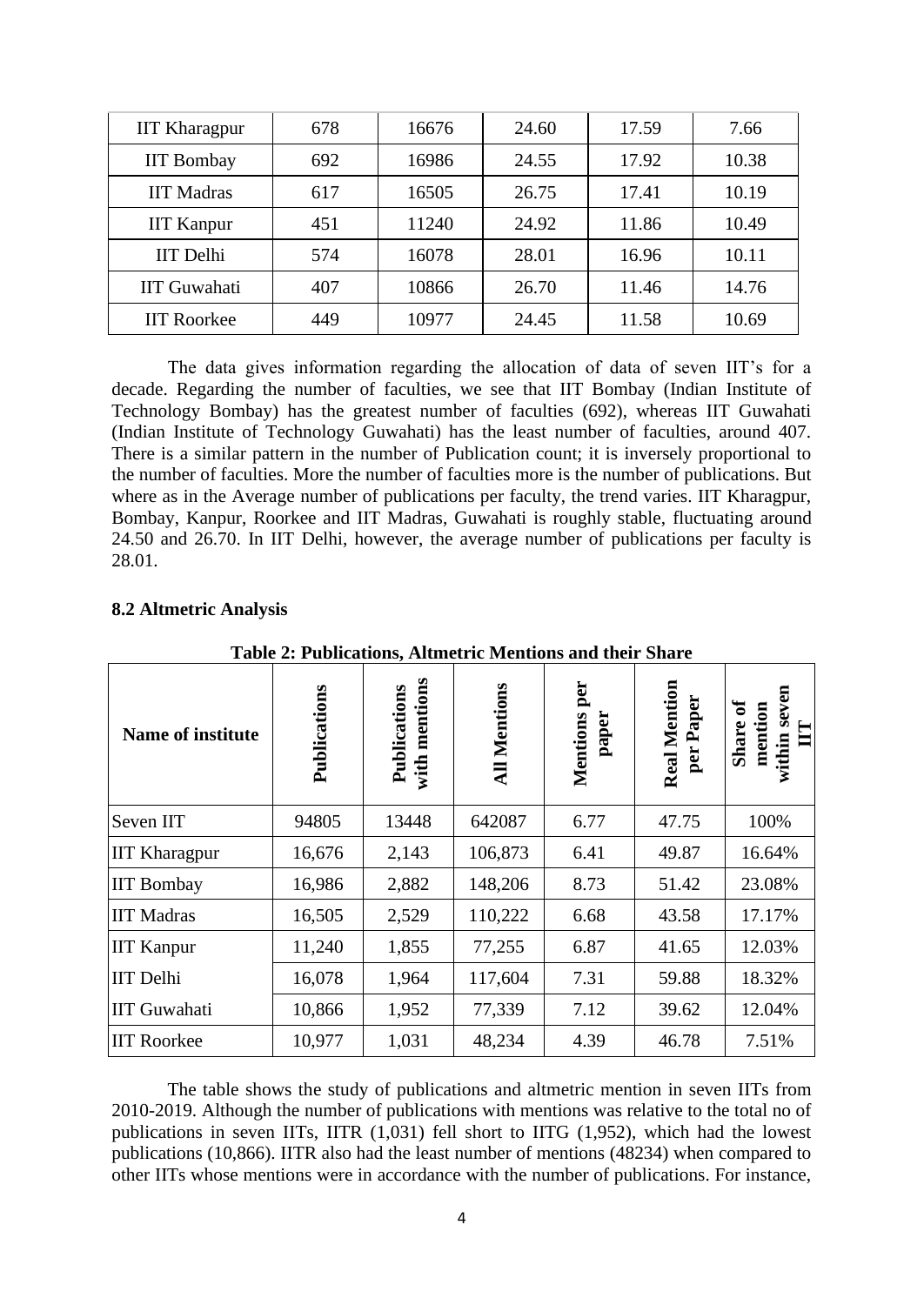IITB, with the highest no of publications (16,986), had the highest no mentions (14806), followed by IITKGP (106,873), which had the second-highest no of publication (16.676). IITK with 11,240 publications was the only exception of having mentions (77,255) lesser than IITG (77,339) with just 10,866 publications. However, colleges with lower publications had better mention per paper when compared to their predecessors except for IITB, which continued to top the list at 8.73 mentions per paper and IITR which was still at the bottom (4.39). The trend almost remained the same for real mention per paper as well, with IITD (59.88) surpassing IITB (51.42) to be at the top and IITR climbing to the  $4<sup>th</sup>$  spot at 46.78 respectively. Finally, the share of mention within seven IITs revealed that only IITB was consistently at the top. Therefore, from the table, it could be inferred that publications and altmetric mentions were not dependent on the number of publications in seven IITs from 2010 - 2019.

| Name of<br>institute | <b>Publications</b> | <b>All mentions</b> | Average<br>mentions per<br>paper | <b>Share of</b><br>mentions in<br>seven IITs |
|----------------------|---------------------|---------------------|----------------------------------|----------------------------------------------|
| Seven IIT            | 1344                | 145,006             | 107.83                           | 100                                          |
| <b>IIT Kharagpur</b> | 200                 | 26016               | 130.08                           | 14.87%                                       |
| <b>IIT Bombay</b>    | 316                 | 35,328              | 111.80                           | 23.50%                                       |
| <b>IIT Madras</b>    | 240                 | 21134               | 88.06                            | 17.85%                                       |
| <b>IIT Kanpur</b>    | 176                 | 20,914              | 118.83                           | 13.09%                                       |
| <b>IIT</b> Delhi     | 227                 | 33,509              | 147.62                           | 16.88%                                       |
| <b>IIT</b> Guwahati  | 197                 | 18981               | 96.35                            | 14.65%                                       |
| <b>IIT Roorkee</b>   | 70                  | 4219                | 60.27                            | 5.21%                                        |

**Table 3: Publication and share of mention in most mention papers of seven IITs** 

The table shows the study of the top 10% of publication share in most mentions' papers of seven IITs from 2010 to 2019. The data indicate that publications and all mentions were not proportional because only IITB with maximum no publications (316) had the highest no of all mentions (35,328), and IITR with the minimum publication (70) had the lowest no of all mentions (4219). There was no specific relationship between the publications and all mentions for the other colleges. A similar trend could be observed with respect to average mention per paper as well. For instance, the average mention per paper for IITB (111.80) had gone below IITK (118.83), IITKGP (130.08), and IITD (147.62), respectively. However, the trend became relative for the share of mention within seven IITs. In Summary, it was clear that though the mentions and average mentions were fluctuating with respect to the no of publications, the share of mentions within seven IITs increased with the number of publications.

| <b>Name of</b><br>institute | <b>Publications</b> | <b>Publication</b><br>with mentions | <b>News count</b> | <b>News mentions Share of news</b><br>per paper | mention |
|-----------------------------|---------------------|-------------------------------------|-------------------|-------------------------------------------------|---------|
| Seven IIT                   | 94,805              | 13448                               | 66943             | 4.98                                            | 100     |
| <b>IIT Kharagpur</b>        | 16,676              | 2143                                | 5899              | 2.75                                            | 8.81%   |

**Table 4: Publication, news mention and their share of seven IITs**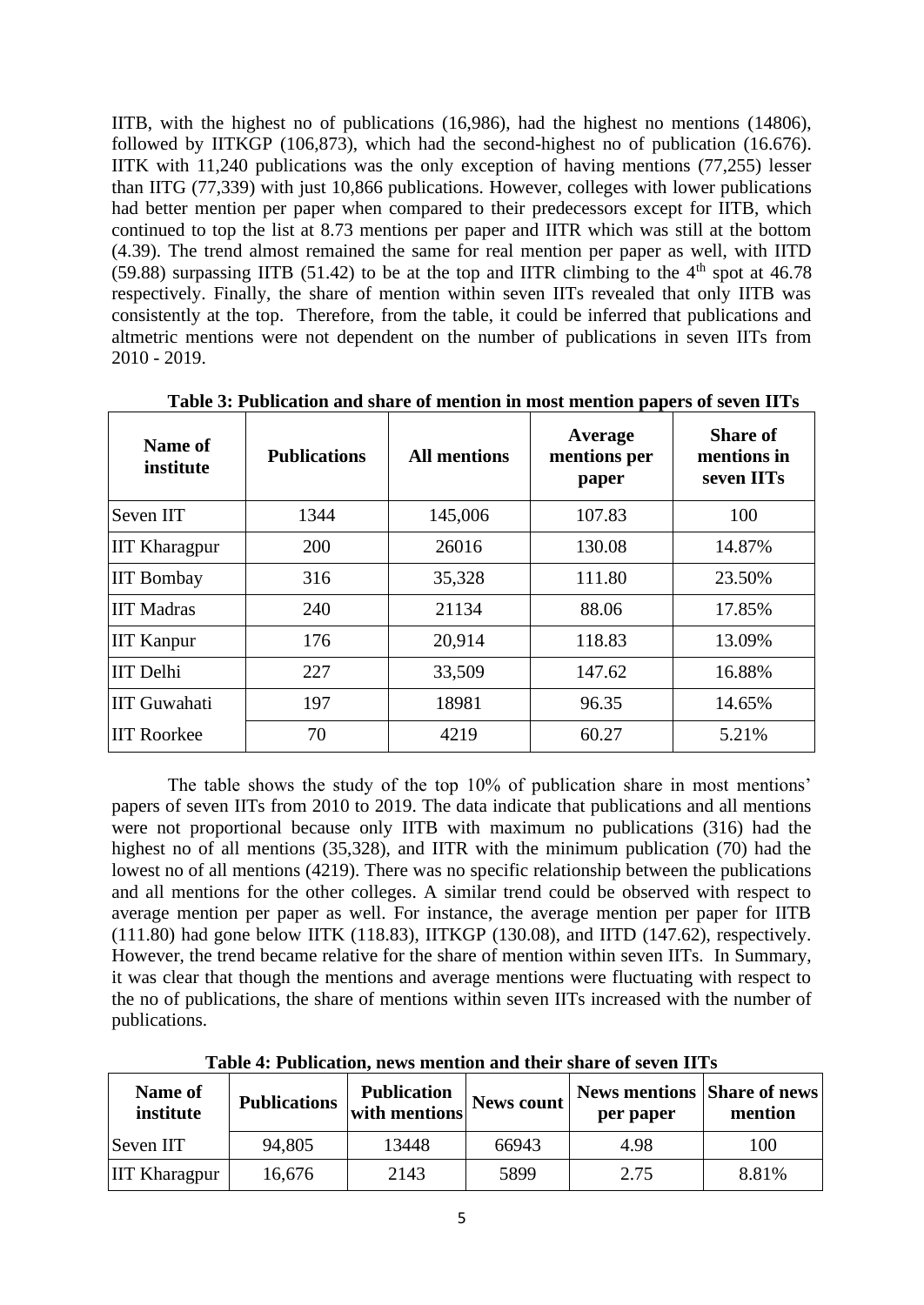| <b>IIT Bombay</b>   | 16,986 | 2882 | 19315 | 6.70 | 28.85% |
|---------------------|--------|------|-------|------|--------|
| <b>IIT Madras</b>   | 16,505 | 2529 | 11677 | 4.62 | 17.44% |
| <b>IIT Kanpur</b>   | 11,240 | 1855 | 10140 | 5.47 | 15.15% |
| <b>IIT</b> Delhi    | 16,078 | 1964 | 11345 | 5.78 | 16.95% |
| <b>IIT Guwahati</b> | 10,866 | 1952 | 7425  | 3.80 | 11.09% |
| <b>IIT Roorkee</b>  | 10,977 | 1031 | 6272  | 6.08 | 9.37%  |

The table shows the study of publications, news mentions and their share in seven IITs from 2010-2019. Even though the number of publications with altmetric mentions was relative to the total no of publications in seven IITs, IITR (1,031) fell short of IITG (1,952), which had the lowest publications (10,866). However, the IITKGP had the lowest news count (5899) despite being the second-highest in total publication (16,676). Average news mentions per article data showed no relationship with the total publication as IITKGP continued to be at the bottom with 2.75 whereas IITR, which had the lowest news count (6272), jumped to the second spot (6.08) only after IITB with 6.70. The trend remains the same, with IITKGP at the bottom (8.81) and IITR falling to 9.37%, only next to IITKGP when it came to the share of news mentions in seven IITs. Overall, there was no correlation between publication, news mentions and its share in seven IITs from 2010-2019.

| Name of<br>institute | <b>Publications</b> | <b>Publication</b><br>with<br>mentions | <b>Blog post</b><br>mention | <b>Blog post</b><br>mentions<br>per paper | <b>Share of</b><br>blog post<br>mention |
|----------------------|---------------------|----------------------------------------|-----------------------------|-------------------------------------------|-----------------------------------------|
| Seven IIT            | 94,805              | 13448                                  | 19793                       | 1.47                                      | 100%                                    |
| <b>IIT Kharagpur</b> | 16,676              | 2143                                   | 2,980                       | 1.39                                      | 15.06%                                  |
| <b>IIT</b> Bombay    | 16,986              | 2882                                   | 5,069                       | 1.76                                      | 25.61%                                  |
| <b>IIT Madras</b>    | 16,505              | 2529                                   | 3,554                       | 1.41                                      | 17.96%                                  |
| <b>IIT Kanpur</b>    | 11,240              | 1855                                   | 2,522                       | 1.36                                      | 12.74%                                  |
| <b>IIT</b> Delhi     | 16,078              | 1964                                   | 2,974                       | 1.51                                      | 15.03%                                  |
| <b>IIT</b> Guwahati  | 10,866              | 1952                                   | 2,793                       | 1.43                                      | 14.11%                                  |
| <b>IIT Roorkee</b>   | 10,977              | 1031                                   | 1,230                       | 1.19                                      | 6.21%                                   |

**Table 5: Publication, blog post mention and their share of seven IITs**

The table shows the study of publication and blog post mention of seven IITs and their share from 2010 to 2019. Despite the fact, the number of publications with blog post mentions was relative to the total number of publications in seven IITs, IITR (1,031) fell short of IITG (1,952), which had the lowest publications (10,866). However, the blog post mentions were rather fluctuating for all the colleges except IITB (5,069), which retained the top position and IITR (1230), which remained at the bottom. The blog post mention per article was almost the same for all the colleges (around 1.50), whereas the share of blog post mention within seven IITs showed random values with IITG (14.11) spiking above IITK (12.74) and IITKGP (15.06) falling below IITM (17.96) respectively. Thus, the number of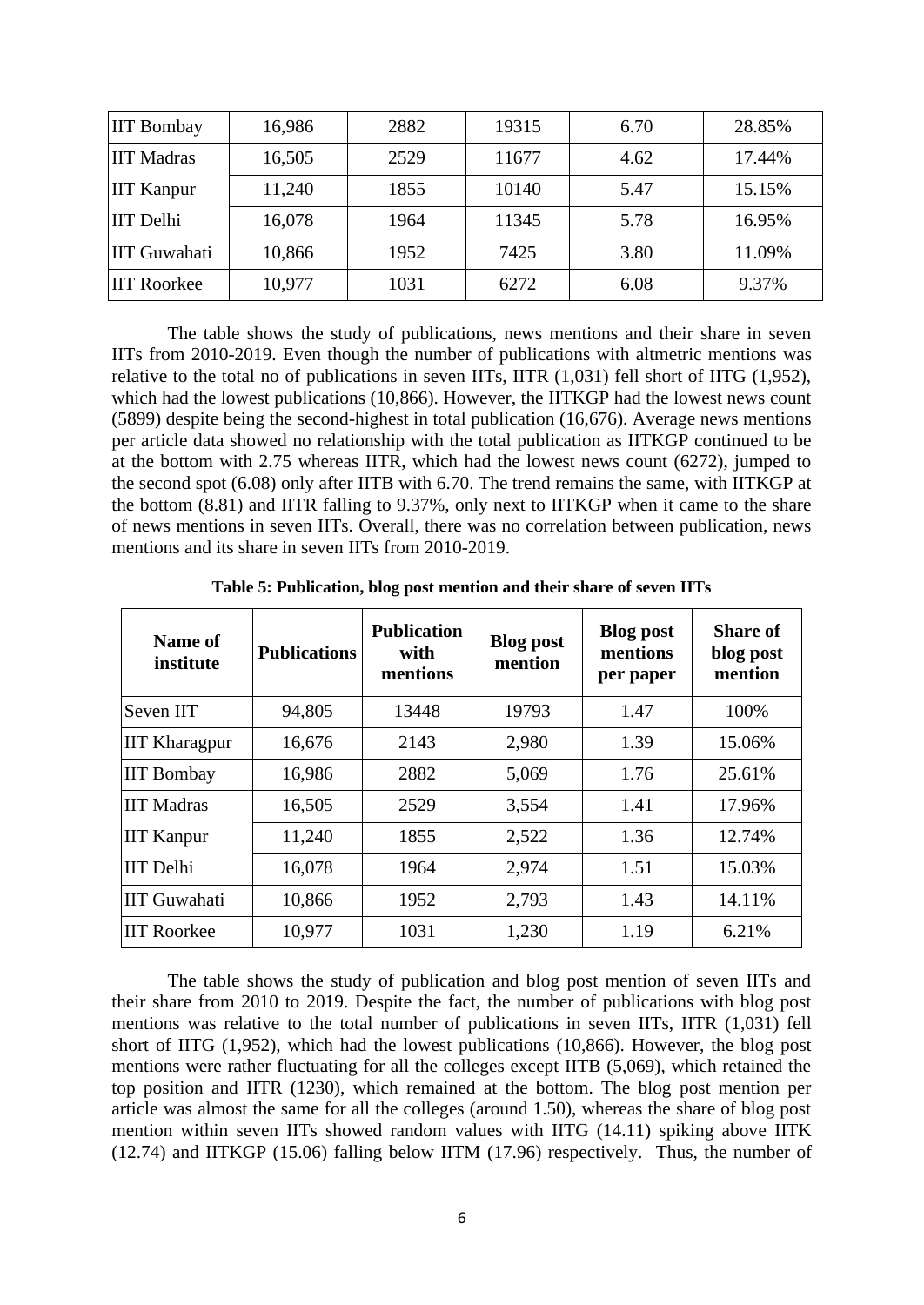publications and blog posts mentions seven IITs and its share was not related from 2010 to 2019.

| Name of<br>institute | <b>Publications</b> | <b>Publication</b><br>with<br>mentions | Wiki<br>mention | Wiki<br>mentions per<br>paper | <b>Share of wiki</b><br>mention |
|----------------------|---------------------|----------------------------------------|-----------------|-------------------------------|---------------------------------|
| Seven IIT            | 94,805              | 13448                                  | 18,089          | 1.35                          | 100%                            |
| <b>IIT Kharagpur</b> | 16,676              | 2143                                   | 2,760           | 1.29                          | 15.26%                          |
| <b>IIT Bombay</b>    | 16,986              | 2882                                   | 4,348           | 1.51                          | 24.04%                          |
| <b>IIT Madras</b>    | 16,505              | 2529                                   | 2,866           | 1.13                          | 15.84%                          |
| <b>IIT Kanpur</b>    | 11,240              | 1855                                   | 2,199           | 1.19                          | 12.16%                          |
| <b>IIT</b> Delhi     | 16,078              | 1964                                   | 3,230           | 1.64                          | 17.86%                          |
| <b>IIT Guwahati</b>  | 10,866              | 1952                                   | 2,356           | 1.21                          | 13.02%                          |
| <b>IIT Roorkee</b>   | 10,977              | 1031                                   | 1,662           | 1.61                          | 9.19%                           |

**Table 6: Publication, wiki mention and their share of seven IITs** 

The table shows the study of research papers and wiki mention of seven IITs from 2010-2019 and their share. The table showed that the number of publications of the seven IITs and their corresponding altmetric mention was relative except IITR, whose altmetric mention (1031) was lesser than IITG (1952), which had the lowest publication (10866) among all the IITs. Further, the trend remained the same for Wiki mention count, with IITB having the highest count (4,348) and IITR having the lowest count (1662), respectively. On the contrary, IITR surpassed IITB in wiki mention per article. IITR with 1.61 was only second to IITD, which had 1.64 wiki mentions per article. However, the trend reversed with IITB having the maximum share of wiki mention within seven IIT at 24.04%, followed by IITD with 17.86%. It could be observed that IITs with more publications performed consistently when compared to IITs with fewer publications. Summarizing, it was inferred that publications were not relative to the wiki mentions and their share from  $2010 - 2019$ .

| Table 7: I abheathol, bichucley mention and their bilare of beyen fills |                     |                                     |                            |                                          |                                               |
|-------------------------------------------------------------------------|---------------------|-------------------------------------|----------------------------|------------------------------------------|-----------------------------------------------|
| Name of institute                                                       | <b>Publications</b> | <b>Publication</b><br>with mentions | <b>Mendeley</b><br>mention | <b>Mendeley</b><br>mentions per<br>paper | <b>Share of</b><br><b>Mendeley</b><br>mention |
| Seven IIT                                                               | 94,805              | 13448                               | 432,666                    | 32.17                                    | 100%                                          |
| <b>IIT Kharagpur</b>                                                    | 16,676              | 2143                                | 74,568                     | 34.80                                    | 17.23%                                        |
| <b>IIT Bombay</b>                                                       | 16,986              | 2882                                | 93,983                     | 32.61                                    | 21.72%                                        |
| <b>IIT Madras</b>                                                       | 16,505              | 2529                                | 76,166                     | 30.12                                    | 17.60%                                        |
| <b>IIT Kanpur</b>                                                       | 11,240              | 1855                                | 45,948                     | 24.77                                    | 10.62%                                        |
| <b>IIT</b> Delhi                                                        | 16,078              | 1964                                | 85,194                     | 43.38                                    | 19.69%                                        |
| <b>IIT Guwahati</b>                                                     | 10,866              | 1952                                | 52,885                     | 27.09                                    | 12.22%                                        |
| <b>IIT Roorkee</b>                                                      | 10,977              | 1031                                | 33,450                     | 32.44                                    | 7.73%                                         |

**Table 7: Publication, Mendeley mention and their share of seven IITs**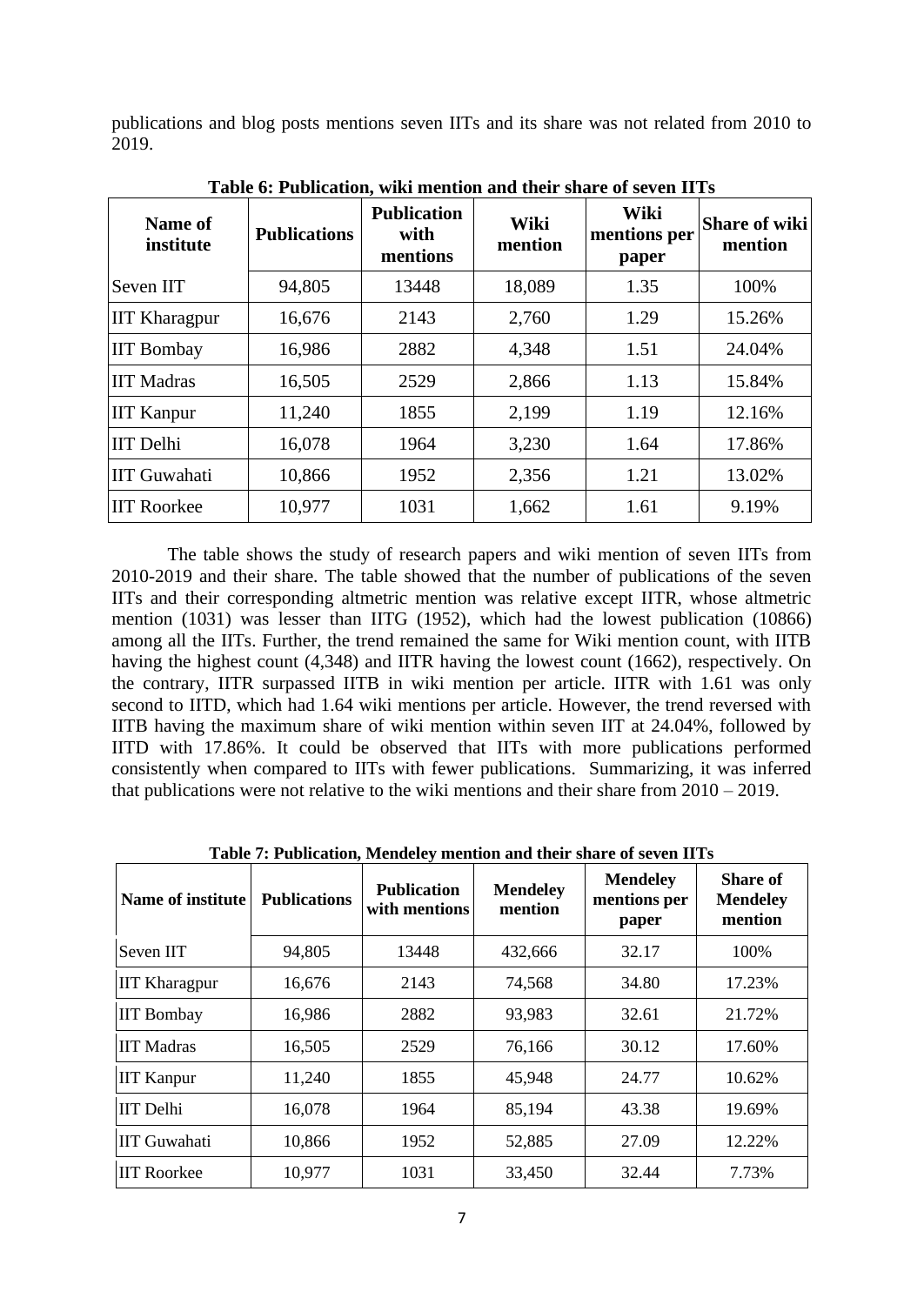The table shows the study of publication and Mendeley's mention of seven IITs and their contribution from 2010 to 2019. Initially, there was a rise in altmetic mention of IITs with respect to their number of publications. The only exception was IITR which had the lowest mention (1031) despite having more publications than IITG. The same trend followed for the Mendeley mention, with IITB having the highest mentions (93983) corresponding to its highest altmetric mention (2882) and IITR with the lowest mentions (33,450) relating to its lowest altmetric mention (1031). However, the trend reversed with IITD emerging with 43.38, the highest average mention per paper, while IITR is climbing to the  $4<sup>th</sup>$  position at 32.44 average mentions per paper. Finally, the share of mention in seven IITs suggested that it was not directly proportional to their number of publications. For instance, IITB (16,986), IITD (16,078), IITM (16,505), and IITKGP (16,676), had 21.7%, 19.69%, 17.23%, and 17.60% respectively whereas IITG (10,866), IITK (11,240) and IITR (10,977) had 12.22%, 10.62%, and 7.73% respectively. Thus, it was inferred that Publication and Mendeley mention seven IITs and its share was not relative.

#### **8.3 Journal Metrics**

| <b>Name of institute</b>                 | <b>Publications</b> | <b>Citations</b> | <b>Citations per</b><br>paper |
|------------------------------------------|---------------------|------------------|-------------------------------|
| Indian Institute of Technology Kharagpur | 3918                | 95238            | 24.31                         |
| Indian Institute of Technology Bombay    | 3759                | 95063            | 25.29                         |
| Indian Institute of Technology Madras    | 3913                | 91063            | 23.27                         |
| Indian Institute of Technology Kanpur    | 2393                | 57664            | 24.10                         |
| Indian Institute of Technology Delhi     | 3561                | 98040            | 27.53                         |
| Indian Institute of Technology Guwahati  | 2577                | 65123            | 25.27                         |
| Indian Institute of Technology Roorkee   | 2098                | 60131            | 28.66                         |

**Table 8: Publication distribution in highly impacted journal (CiteScore 10%)** 

The table gives the detail of publication distribution in highly impacted journals (Top 10% in Cite Score Percentile) by seven IITs from 2010 – 2019. The table illustrates that no publication was directly proportional to no citation. IITKGP, IITB, IITM and IITD with higher no of publication had higher citation when compared to IITK, IITG and IITR with lower no of publications. For instance, IITKGP, with the highest publication (3918), had the second-highest citations (95238), whereas IITR, with the lowest publication (2098), had the lowest citation (60131) respectively. The trend remained the same for all the IITs. However, the trend reversed for citation per paper as the top 4 IITs had relatively lower values when compared to their counterparts. It could be observed that IITM, with the second-highest publication (39130), had the lowest citation per paper (23.27), whereas IITR with the lowest publication (2098) had the highest citation per paper (28.66). The only exception was IITD which had better citations per paper when compared to IITKGP, IITB and IITM. Lastly, it could be inferred that number of publications was directly proportional to a citation but inversely proportional to citation per paper.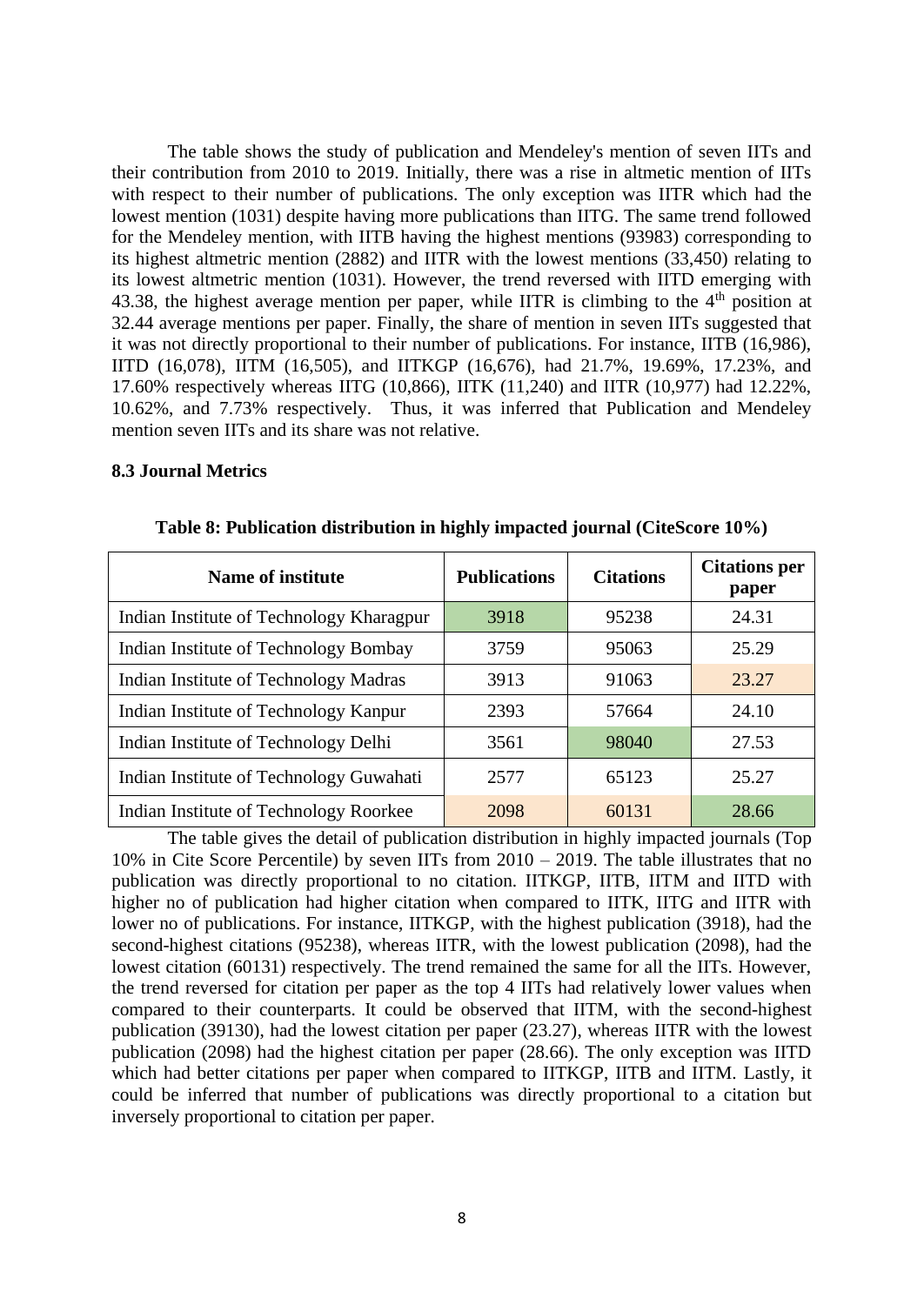| Name of institute                           | <b>Share of</b><br>publication | <b>Share of</b><br>citation | <b>H-index</b> |
|---------------------------------------------|--------------------------------|-----------------------------|----------------|
| Indian Institute of Technology<br>Kharagpur | 23.49%                         | 46.76%                      | 102            |
| Indian Institute of Technology<br>Bombay    | 22.13%                         | 48.96%                      | 103            |
| Indian Institute of Technology Madras       | 23.71%                         | 49.81%                      | 104            |
| Indian Institute of Technology Kanpur       | 21.29%                         | 47.08%                      | 90             |
| Indian Institute of Technology Delhi        | 22.15%                         | 48.49%                      | 108            |
| Indian Institute of Technology<br>Guwahati  | 23.72%                         | 48.79%                      | 90             |
| Indian Institute of Technology<br>Roorkee   | 19.11%                         | 44.21%                      | 97             |

# **Table 9: .Share of publication and citation in highly impacted journal (CiteScore 10%) and H-index**

The table gives the detail of the share of publications and citations in highly impacted journals (Top  $10\%$  in CiteScore percentile) by seven IITs during  $2010 - 2019$  within the institute. The share of publications of different IITs almost had the same values except for IITR, which had the lowest value (19.11%). The trend continued for the share of citations, with the only difference IITM and IITG swapped their position. IITG had the highest share of publications with 23.72%, and IITM had the second highest with 23.71%, but after swapping, IITM had the highest share of citations (49.81%) and IITG had the second-highest share of citation (48.79%). Besides, IITR was still at the bottom with 44.21%. However, the H-index values seemed erratic, with IITD (108) at the top and IITK (90) and IITG (90) at the bottom. Thus, it was evident that though the share of publication and share of citation were proportional, H-index was not related to either of them.

# **8.4 Collaboration and Network**

Table 10: Publication output in single-authored, institutionally, nationally and internationally co-authored papers of seven IITs

| Name of<br>institute | <b>Publications</b> | <b>Single</b><br>author | <b>Institutionally</b><br>collaborative | <b>Nationally</b><br>collaborative | <b>Internationally</b><br>collaborative |
|----------------------|---------------------|-------------------------|-----------------------------------------|------------------------------------|-----------------------------------------|
|                      |                     | <i>papers</i>           | papers                                  | papers                             | papers                                  |
| Seven IITs           | 94805               | 2119                    | 46143                                   | 25,372                             | 21,171                                  |
| <b>IIT Kharagpur</b> | 16676               | 364                     | 7770                                    | 5,071                              | 3,471                                   |
| <b>IIT Bombay</b>    | 16986               | 401                     | 7171                                    | 4,953                              | 4,461                                   |
| <b>IIT Madras</b>    | 16505               | 288                     | 8095                                    | 4,073                              | 4,052                                   |
| <b>IIT Kanpur</b>    | 11240               | 340                     | 5080                                    | 2,971                              | 2,849                                   |
| <b>IIT</b> Delhi     | 16078               | 423                     | 6965                                    | 5,278                              | 3,412                                   |
| <b>IIT Guwahati</b>  | 10866               | 178                     | 5922                                    | 2,696                              | 2,070                                   |
| <b>IIT Roorkee</b>   | 10977               | 125                     | 5140                                    | 3,479                              | 2,233                                   |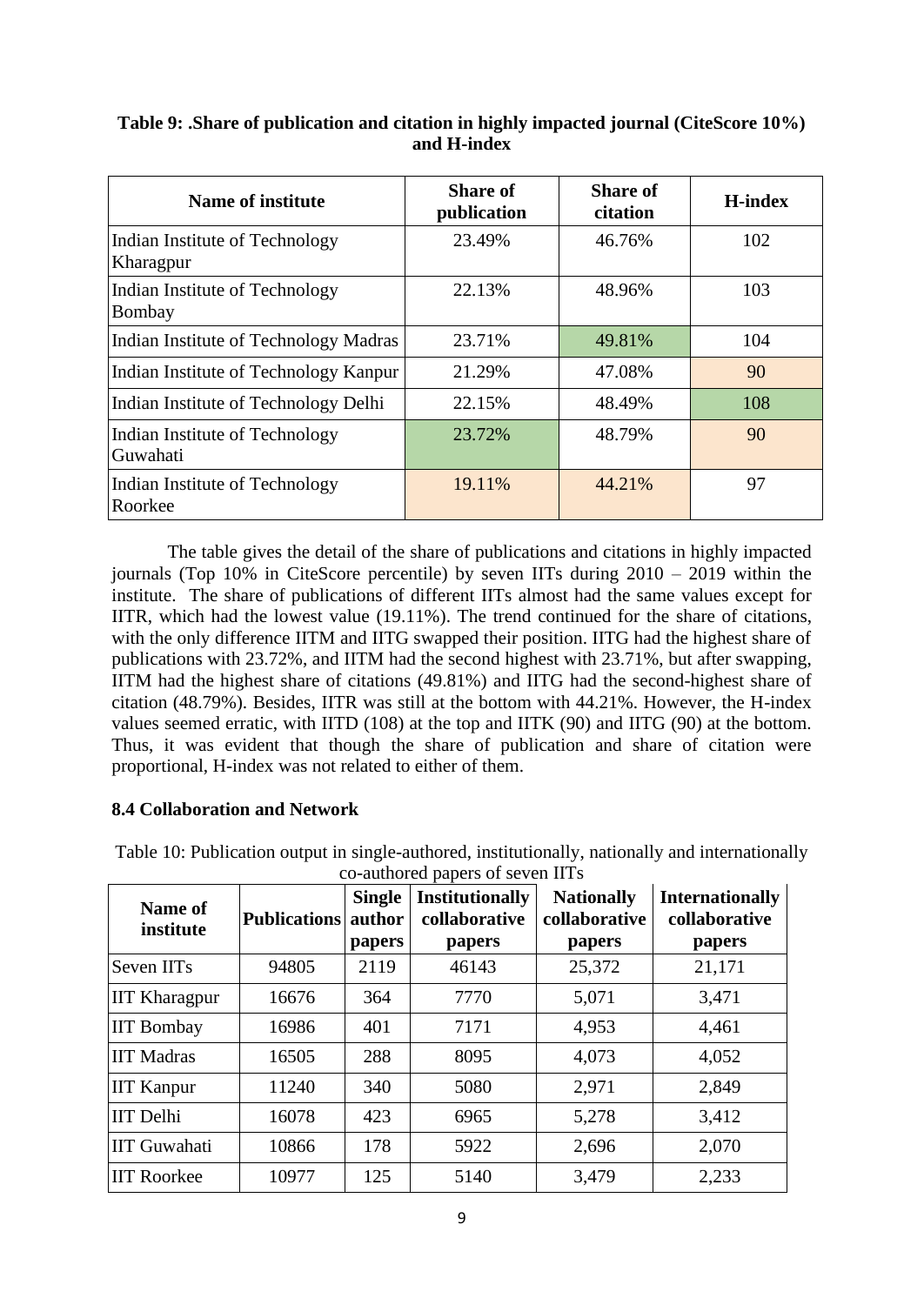The data shows that there was no correlation between the total publications of seven IITs with single author publication, publication with institutional collaboration, publication with national collaboration or publication with international collaboration. For instance, IITB, with the highest publication (16986), topped only for international collaboration (4461). Similarly, IITG, with the lowest publication (10866), was at the bottom only for international collaboration (2070). The same trend continued for other IITs. Only IITKGP showed some consistency. With the second-highest publication (16676), it held its position for all the publications except single-author publications, where it stood third highest (364). Thus, it is clear that single-author publication, the publication with institutional, national and internal collaboration, didn't depend on the total number of publications but the institutes.

#### **9. Suggestions**

The present study discusses the development of the faculty profile management system and analyses the seven IITs' research performance. In the recent past, universities and private agencies ranking the institutes based on publications, quality of the publication and its impacts, such as National Taiwan University Ranking, I-UGR Ranking, Global Research Benchmarking System (GRBS) and University Ranking by Academic Performance (URAP). The stakeholder may consider the following suggestion for the betterment of research performance;

- $\triangleright$  Establish a research information management cell at the institute level, identify the high-impact journal in different subject areas, monitor and support funding proposals, international collaboration, and other research-related activities.
- $\triangleright$  Encourage faculty members to publish the papers in the open-access journal or hybrid journal to reach out wider research community without any barrier by providing funding support to publish papers;
- ➢ Encourage faculty members to archive the pre-print and post-print versions of the papers in the institutional repository and share social media to attract more viewership and quicker citations.
- ➢ Based on IRINS data, the research could be carried out to compare all the centrally funded institute and their research performance regarding publications, citations, and impact.

# **10. Conclusion**

This study aimed to examine the faculty profile management system and its impact in the higher education system to showcase faculty members' research contributions to the peer group and analyze the selected institute's research performance based on the publications, citation, and impact. The faculty profile system has been created using Indian Research Information Network System for seven IITs and data retrieved, analyzed through various bibliographic indicators. The quantity and quality of research output of seven IITs have been compared. It has concluded that the seven IITs together published 94805 papers, their yearwise publications steadily increased from 5894 papers in 2010 to 13913 papers in 2019, and the average annual growth rate is 10.15. The increased percentage of publications from 2010- 2019 reveals that all the IITs (125.78 percentage) research performance is praiseworthy. The IIT Guwahati publication increased percentage from 2010-2019 is 238.94, and it is the highest among the IITs.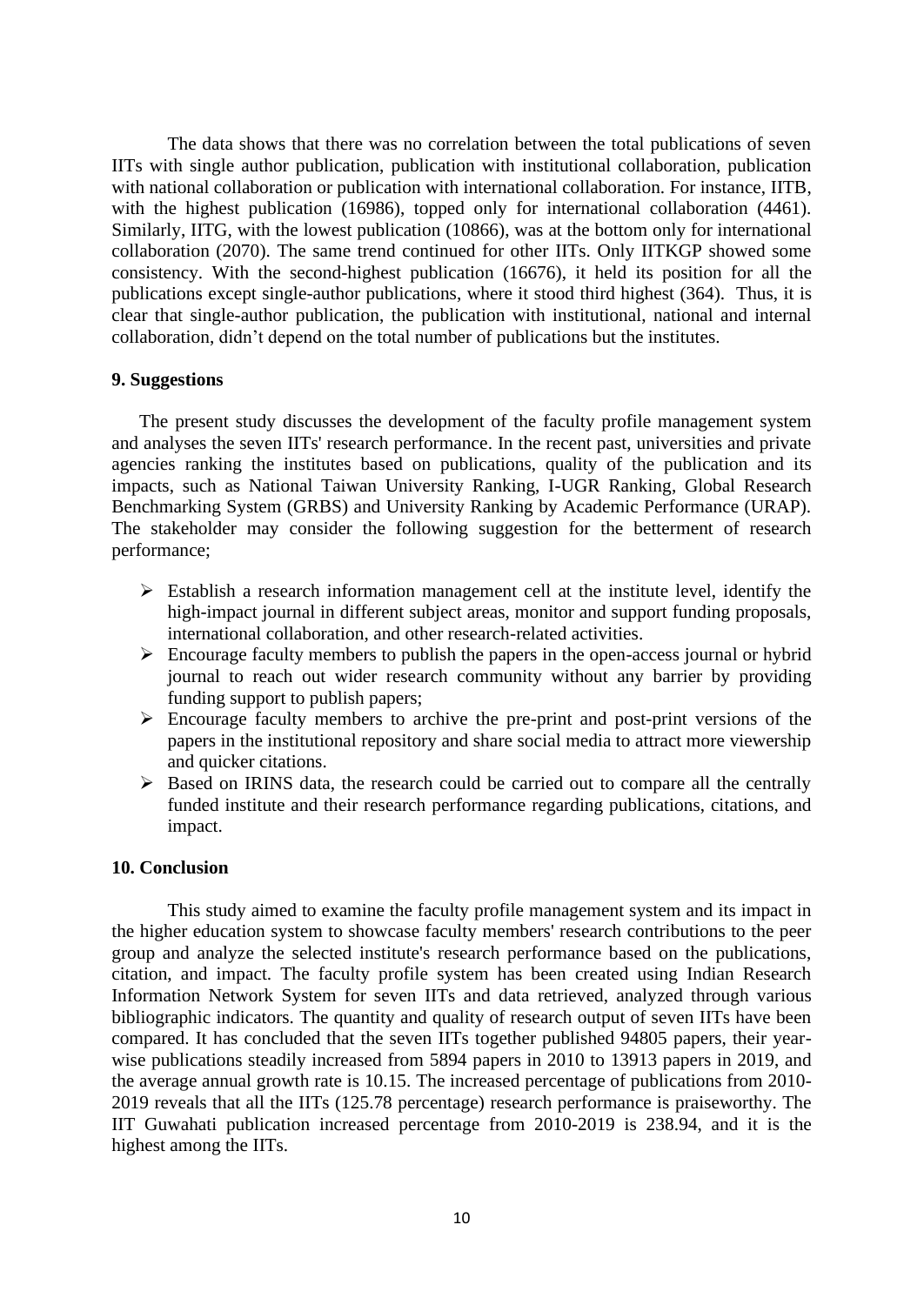# **References**

Alagu, A and Thanuskodi, S (2019). Bibliometric Analysis of Digital Literacy Research Output: A Global (pp. 1-348). Hershey, PA: IGI Global. doi:10.4018/978-1-4666-4070-2

Bid, S. (2016). *Indian Institute of Technology, Kharagpur: A Scientometric study of Research Output*.

Biswas, G., Chpra, K., Jha, C., & Singh, D. (2010). *Profile of Engineering Education in India: Status, Concerns and Recommendations*. Narosa Publishing House Pvt Ltd. https://www.inae.in/core/assets/fortuna-child/img/Engg Education Profilebook.pdf

Bryant, R., Clements, A., Groenewegen, D., Huggard, S., Mercer, H., Missingham, R., Oxnam, M., Rauh, A., & Wright, J. (2017). *Research Information Management: Defining RIM and the Library's Role*.<https://doi.org/10.25333/C3NK88> *CORE*. (2020). https://core.ac.uk/

*Crossref*. (2020). https://www.crossref.org/

de Castro, P., Kimidi, S. S., & Palavesm, K. (2020). The Rise of Current Research Information Systems (CRIS): The Case of the Indian Research Information Network System (IRINS). *Journal of Research Management and Administration*. https://doi.org/10.35543/osf.io/uv5pg

Ghosh, T. K. (2020). Research Outputs Of The Older Indian Institutes Of Technology (IITs) During Last 50 Y s) During Last 50 Years – Analysis With Ref ears – Analysis With Reference to Web Of Science . *Library Philosophy and Practice*. https://digitalcommons.unl.edu/libphilprac

Glanzel, W. (2002). Coauthorship Patterns and Trends in the Sciences (1980-1998) : A Bibliometric Study with Implications for Database Indexing and Search Strategies. *Library Trends*, 461–473.

Gupta, B. M. (2002). A scientometric analysis of research output from Indian Institute of Technology, Kharagpur. *Scientometrics*, *53*(1), 165–168. https://doi.org/10.1023/A:1014896206968

Hasan, N., & Singh, M. (2015). Research Output of Indian Institutes of Technology (IITs): A Scientometric Study. *Qualitative and Quantitative Methods in Libraries (QQML)*, *4*, 293– 305. https://www.iitsystem.ac.in/

India Today. (2013). *Our Higher Education has hit a low*. https://www.indiatoday.in/india/north/story/higher-education-in-india-has-hit-a-low-primeminsiter-manmohan-singh-153337-2013-02-06

*IRINS*. (2021). https://irins.inflibnet.ac.in/irins/

Kannan, P. (2017). *Indian Research Information Network System*. http://irins.org

K, Sudhakar and THANUSKODI, S., "Marine Pollution Bulletin: A Scientometric Analysis" (2018). *Library Philosophy and Practice (ejournal)*. 2043. http://digitalcommons.unl.edu/libphilprac/2043

Nassa, A. K., & Arora, J. (2021). Revisiting Ranking of Academic Institutions: An Overview. *DESIDOC Journal of Library & Information Technology*, *41*(1), 5–19.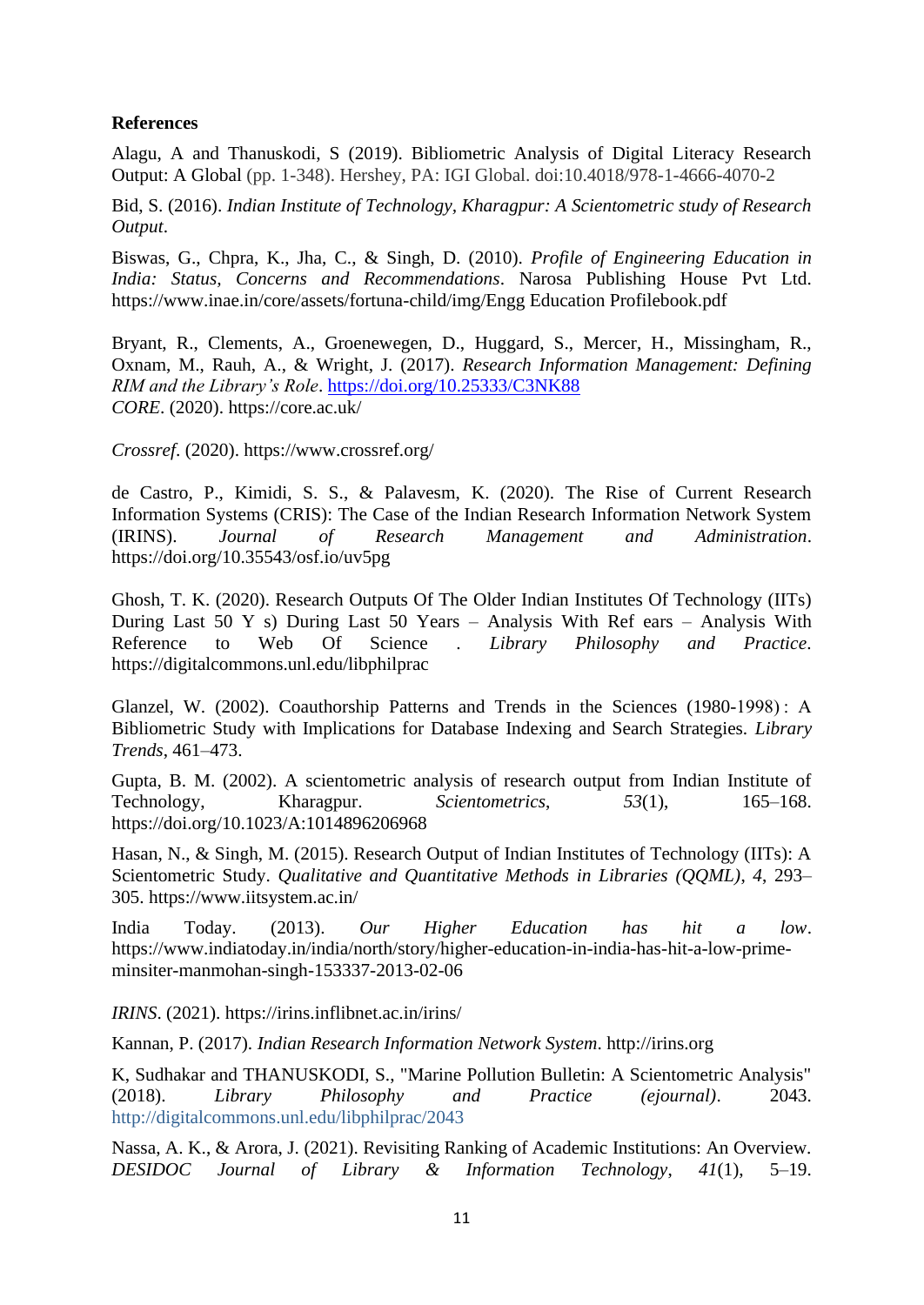https://doi.org/10.14429/djlit.41.1.16673

Nishy, P., Panwar, Y., Prasad, S., Mandal, G. K., & Prathap, G. (2012). An impact-citationsexergy (iCX) trajectory analysis of leading research institutions in India. *Scientometrics*, *91*(1), 245–251. https://doi.org/10.1007/s11192-011-0594-4

*OpenCitations*. (2020). https://opencitations.net/

Patwardhan, B., Mittal, P., & Batra, R. (2021). QUALITY IMPROVEMENT PROGRAMMES IN HIGHER EDUCATION. In *Quality Mandate for Higher Education Institutions in India* (pp. 1–25). www.ugc.ac.in

Perspective. *Library Philosophy and Practice (e-journal)*. 2127. http://digitalcommons.unl.edu/libphilprac/2127

Prathap, G. (2013). Benchmarking research performance of the IITs using Web of Science and Scopus bibliometric database. *CURRENT SCIENCE*, *105*(8). http://www.scimagoir.com/

Rathika, N., Thanuskodi, S. and Sudhakar, K. (2020). Lotka's Law and the Pattern of Scientific Productivity in the Marine Pollution Research. International Journal on Emerging Technologies, 11(2): 332– 341.

Reddy, K. S., Xie, E., & Tang, Q. (2016). Higher education, high-impact research, and world university rankings: A case of India and comparison with China. *Pacific Science Review B: Humanities and Social Sciences*, *2*(1), 1–21. https://doi.org/10.1016/j.psrb.2016.09.004

Researcher in India: Indian Research Information Network System (IRINS). *INFLIBNET Newsletter*, *25*(3), 8.<https://doi.org/10.6084/m9.figshare.8204174>

Science Europe. (2016). *On Research Information Systems Science Europe Position Statement*. [https://www.scienceeurope.org/wp](https://www.scienceeurope.org/wp-%20content/uploads/2016/11/SE_PositionStatement_RIS_WEB.pdf)[content/uploads/2016/11/SE\\_PositionStatement\\_RIS\\_WEB.pdf](https://www.scienceeurope.org/wp-%20content/uploads/2016/11/SE_PositionStatement_RIS_WEB.pdf)

Shankar Kimidi, S., & Palavesam, K. (2020). *Indian Academic Institutions and Indian Research Information Network System (IRINS): A Journey*.<https://hrd.inflibnet.ac.in/>

Sinha, A., Shen, Z., Song, Y., Ma, H., Eide, D., June Hsu, B., & Wang, K. (2015). An overview of microsoft academic service (MAS) and applications. *WWW 2015 Companion - Proceedings of the 24th International Conference on World Wide Web*, 243–246. <https://doi.org/10.1145/2740908.2742839>

Suresh, N., & Thanuskodi, S. (2019). Research output of ICAR-indian institute of horticultural research: A scientometric study. Library Philosophy and Practice, 2019 Retrieved from www.scopus.com

SYMPLECTIC. (2017). *The Wealth of Institutions Understanding research information*. [https://symplectic.co.uk/wp- content/uploads/The\\_Wealth\\_Of\\_Institutions\\_White\\_Paper.pdf](https://symplectic.co.uk/wp-%20%20content/uploads/The_Wealth_Of_Institutions_White_Paper.pdf)

Taylor, P., & Braddock, R. (2007). International university ranking systems and the idea of university excellence. *Journal of Higher Education Policy and Management*, *29*(3), 245–260. <https://doi.org/10.1080/13600800701457855>

Thanuskodi, S. (2013). Challenges of Academic Library Management in Developing **Countries**